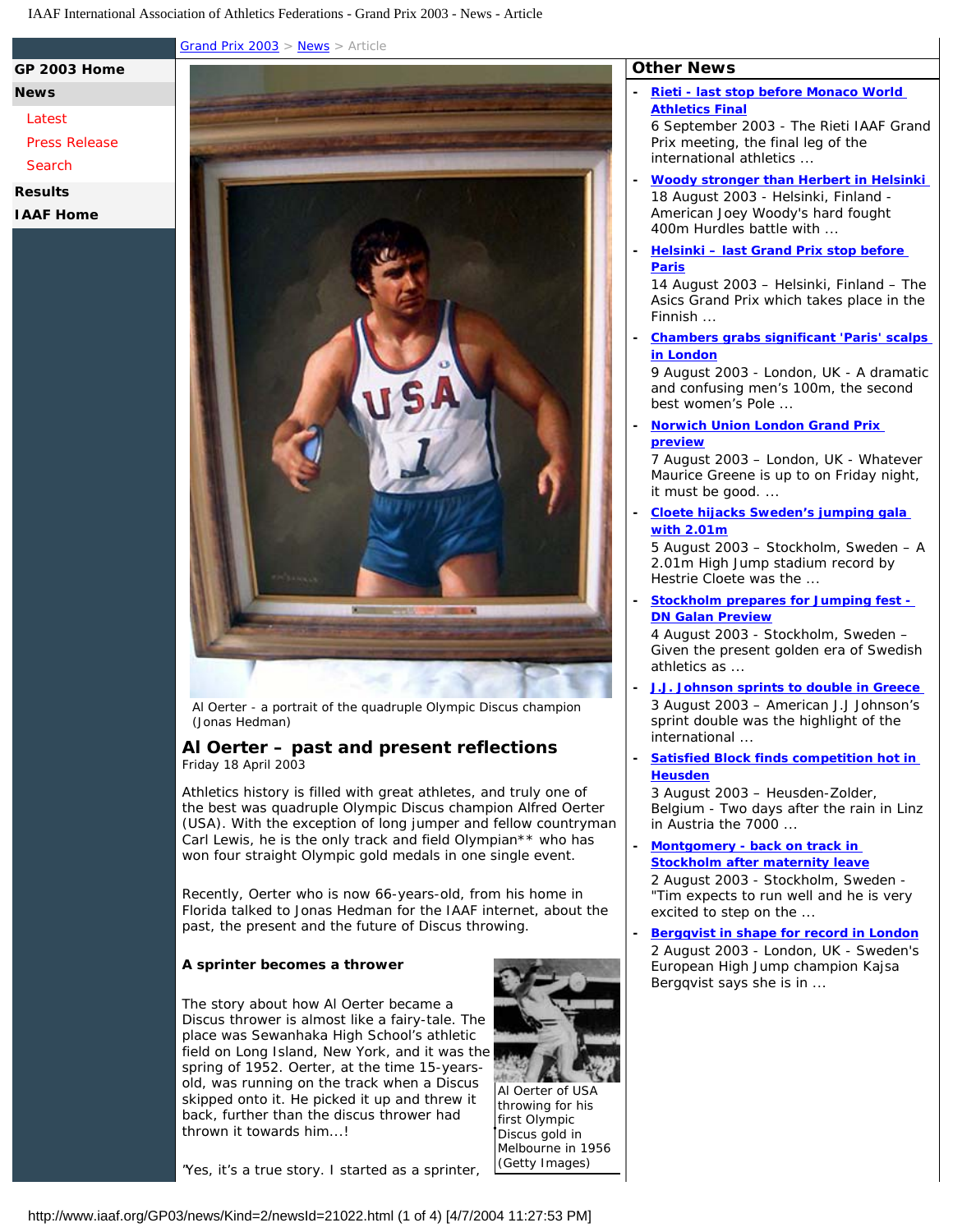then became a middle distance runner for a few months, and

then this happened", says Oerter, 51 years later. In 1956, at the US Olympic Trials in Los Angeles, the 19-yearold Oerter only had one throw long enough to qualify him for the US team, and that became the start of a 12 year long Olympic career. At the Games in Melbourne, he beat the World record holder Fortune Gordien, and at the press conference after the meet when a journalist asked Oerter if he expected to win more medals, replied, "I am not going to quit until I win five gold medals". After that Oerter won in Rome 1960, Tokyo 1964 and Mexico City 1968, setting an Olympic record on all four occasions. In the 1968 final he exceeded his previous personal record three times, winning with 64.78 metres. However, after that he decided not to go for a fifth gold in the Munich 1972 Olympics. He stopped training and only participated in a few competitions in 1969. During the autumn of 1975, the TV producer Bud Greenspan asked Oerter if he wanted to take part in a TV series about Olympic athletes. He agreed and did some voice-overs when they filmed in an old stadium on Randalls Island, New York. It was at that moment that Oerter started thinking about a comeback, and one and a half years later he was throwing over 60 metres, and his goal was set: to qualify for the Olympic Games in Moscow 1980. After a eight year long break he was back on track! In the end of May 1980, Oerter set a personal record with a throw of 69.46m, which exceeded his winning throw in Mexico City by almost five metres! He finished fourth in the "US Olympic Trials" but the athletes already knew that no American would compete in Moscow. President Jimmy Carter had called for a US boycott months earlier, protesting against the Soviet invasion of Afghanistan in 1979. In 1984, aged 47, he was again in great shape, but hurt his Achilles tendon a few weeks before the Olympic Trials and couldn't participate. At the age of 50, he threw 62.40 and finished his career three years later, winning the World Veteran Championships in Eugene, Oregon. **"Too much money"** During his more than 30 year long career, he competed against many of the best Discus throwers of the 20th century, and also experienced how the sport changed from a fun hobby for amateurs to a business with a lot of money involved. "When I started throwing during the 1950s, everybody tried to look as smooth and relaxed as possible in the ring. When I came back into the sport in the late 70s most of the throwers had a severe and bulky style." "There was much more money involved. The athletes didn't talk to each other during competitions and I couldn't understand the rivalry. We should just go out there and throw as far as we possibly could and then have a beer. That's what it's all about."

> "During the 50s and 60s there was a good friendship between the throwers and I really knew these guys. My two Olympic team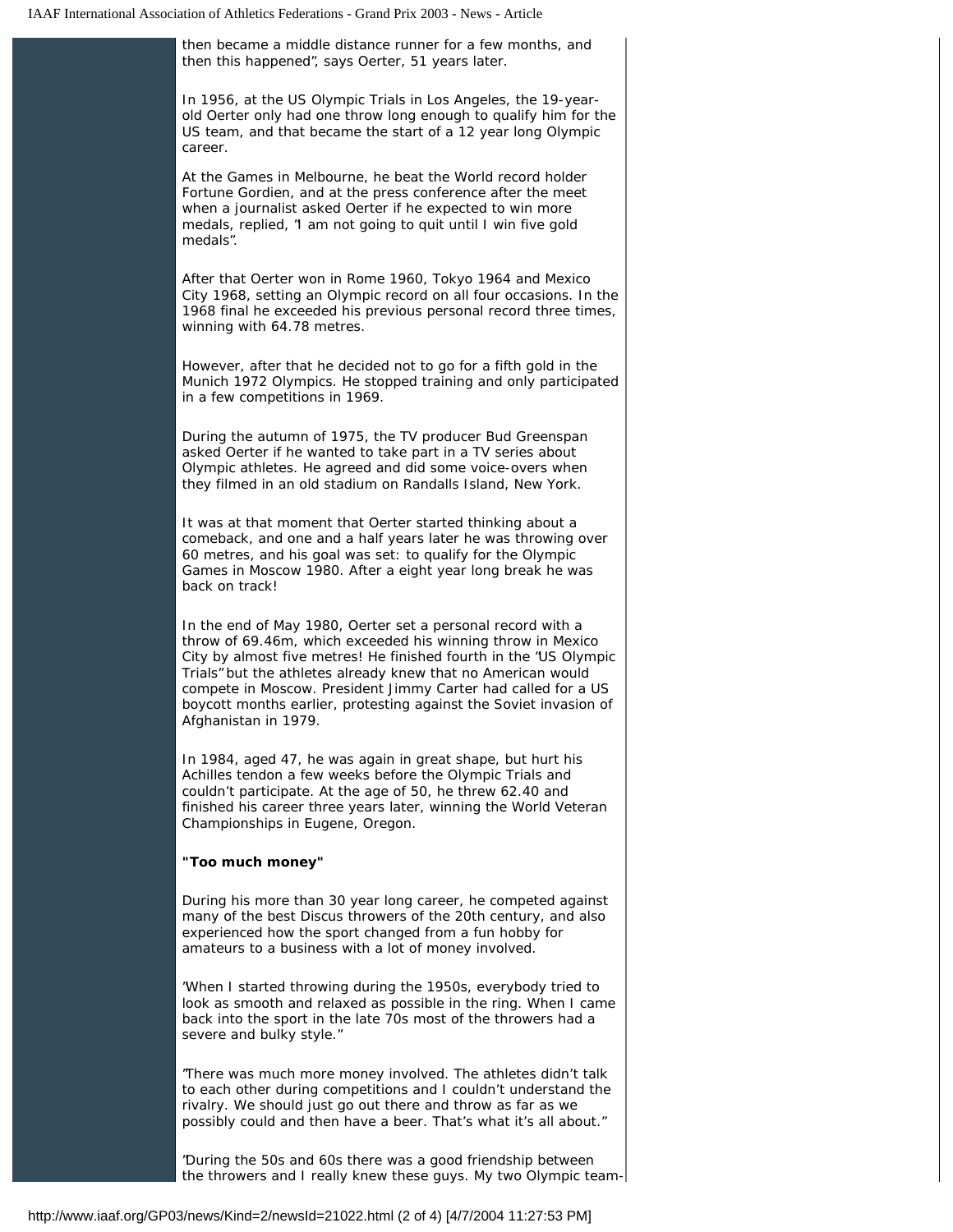mates from Melbourne 1956, Fortune Gordien and Desmond Koch, have passed away, and Ludvik Danek is also no longer with us. But Rink Babka, who took the silver medal in Rome 1960, is around and we are still friends".

During the 1960s the World record was broken twelve (ratified) times, and was improved from 59.91 to 68.40 by five different throwers. Oerter produced four of those World records in that period.

### **"Fazekas... can break the World record"**

In 1986 Jürgen Schult (DDR) set the current record (74.08) and that's by far (16 years) the longest time a World discus record has stood. Have we reached the limit of how far it's possible to throw?

"I am sure someone could throw 80 meters in the future," confirms Oerter. "Today, it's all about speed and how to apply greater force over a longer period of time. I was in Monaco last year and heard about Róbert Fazekas (HUN) who threw 71.70. He is very quick in the ring and not too big (193 cm/105 kg), and I think he is the type of thrower that can break the World record".

"A person can physically throw 80 metres, the limiting factor is the size of the circle. A young person with a height of about 190 cm, a good arm length and a phenomenal turning capacity can definitly throw much further than the World record. I tried to show basketball player Wilt Chamberlain how to throw the discus once, but he couldn't do it because, at 216 cm, he was too tall for the ring."

"When I was in my early 40s, I did some tests with the sport scientist Gideon Ariel, who is a former Discus thrower from Israel. He put electrodes on my body and digitized the throw which showed where I accelerated and de-accelerated. He determined that I, at the time the age of 42, could throw 75 metres without any problem, if I just maintained the acceleration that I began with in the actual throw. I was accelerating, and then de-accelerating in the middle of the throw as I was putting myself into the throwing position, and then re-accelerating."

"If a thrower could maintain constant acceleration until the point of release of the Discus the force would be so much greater and the Discus would land much further away from you. I really think that's possible for a young person with the correct physical condition. I threw 75 metres at the age of 47. What could an athlete 20 years younger throw?"

In the 60s, Oerter threw a lot during his training sessions, 70–80 throws was not unusual, and all of them was with full force. During his 'second' career he changed several things in his training and started to work on the bad parts of his technique. He also started lifting much more weights. Only six months after his comeback he was lifting at the same level as when he was at his best during his first career. In 1968, he pushed 200kg on the bench press. 1984 he pushed 229 kg with two repetitions.

### **74m plus in training!**

There are several Discus throwers over the years that have exceeded their personal best during unofficial meet circumstances or training sessions. Oerter is no exception.

In 1984, at the age of 47, he was involved in a project when they recorded him and other throwers with a high speed camera,